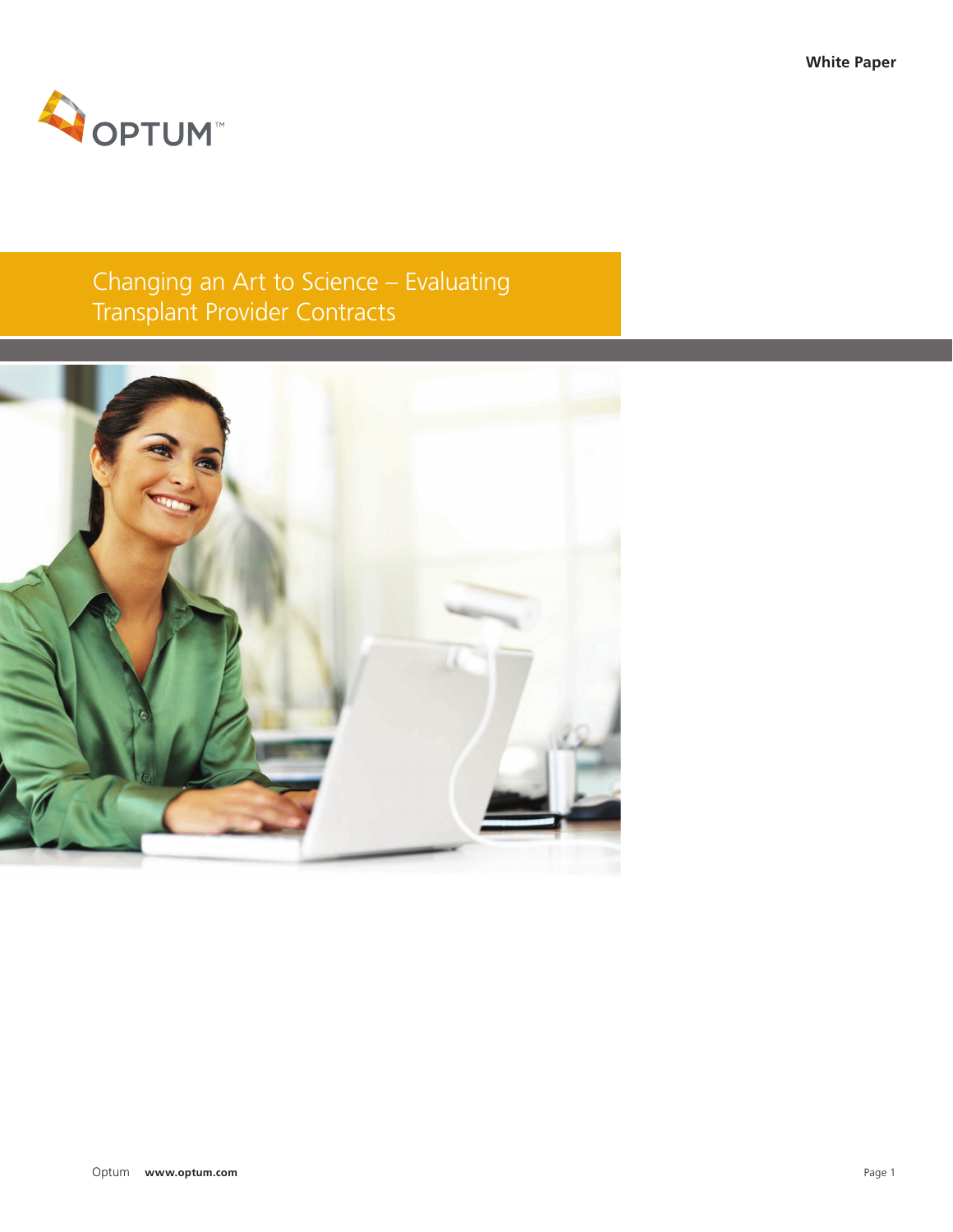The world of transplantation is dynamic, ever-changing and costly. Transplants represent extraordinary financial risk to an organization's health care costs. The average billed cost for a transplant episode is \$471,8571 , but depending on the circumstances, it can quickly rise to \$1 million or more.

To help manage these costs, specialty transplant networks have evolved on the premise that aggregating purchasing power can drive deeper discounts. Though competition among specialty transplant vendors has increased, contract performance transparency across different vendors has not. To complicate matters, vendors define the transplant episode differently and have different case rate inclusions, further complicating the task of determining which provider contract will deliver the lowest cost.

Recently OptumHealth asked a customer focus group comprised of case managers from stop-loss carriers, health plans, case management companies and managing general underwriters (MGUs), about the challenges of comparing transplant contracts. All participants stressed the difficulties in comparing transplant provider contracts and predicting which contract will yield the lowest cost. The participants stressed a number of challenges:

- There are no public data available to predict billed charges at the facility level. Milliman publishes national averages which is limited in that it does not include facility specific data.
- There are many factors within transplant provider contracts. Transplant provider contracts are very complex and can includes dozens of terms, rates and outlier triggers for a single transplant program.
- Calculating all the terms, rates and outlier triggers against billed charges can be very time consuming.
- It is not only challenging to predict risk across the whole episode, from evaluation to one-year post transplant, but also to evaluate all the terms that apply.
- There is a need to perform comparisons on a continuous basis since many provider contracts change annually.

This paper provides an analysis of the requirements for effective provider contract comparison. It looks at each aspect of the provider contract in detail and provides examples to highlight the issue in question. Finally, it provides an introduction to how Optum is leveraging its data assets, knowledge and expertise to build solutions for its customers to optimize the management of transplant costs.

# **Defining the transplant episode**

Many organizations publish financial data to disclose billed and paid charges of a transplant episode. Understanding the definition of a transplant episode and the inclusions within the published billed and paid charges is the first step of effective contract evaluation. The average billed charges published by Milliman, for example, include transplant related charges from 30-days before the transplant up until 180 days post hospital discharge. The charges published by OptumHealth include all charges from transplant evaluation up until one-year post discharge. Some transplant network vendors publish the charges that incur during the inpatient confinement only. Misinterpreting the episode definition could lead to the wrong conclusion about which provider contract will produce the best results.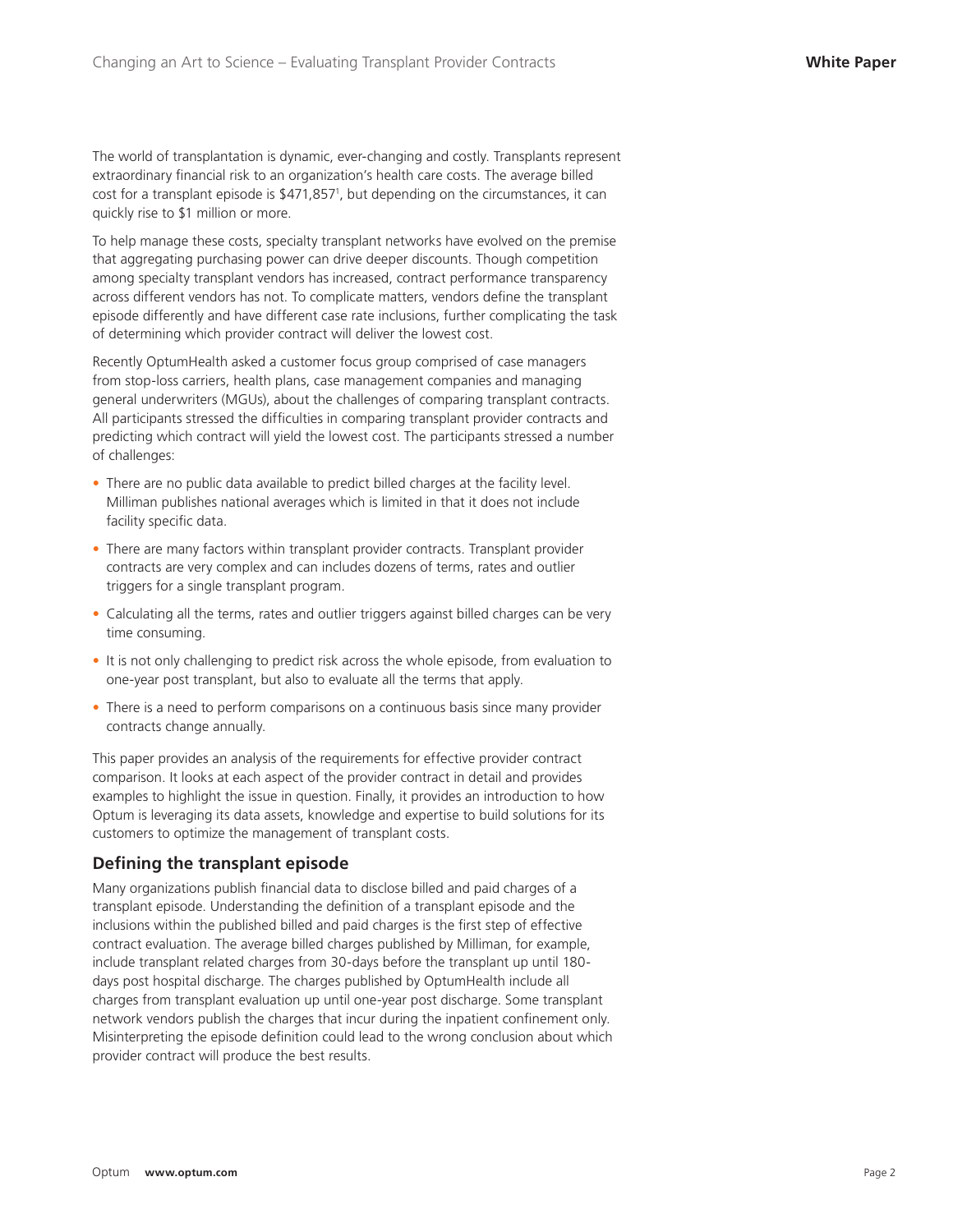A final detail in a transplant episode definition is the time in which the billed charges occurred. Average billed charges per transplant have increased over the years, due to reasons such as inflation and clinical advances; an out-of-date figure will underestimate both billed and paid charges.

#### **Table 1: Transplant Episode Definitions**

| <b>OptumHealth</b>                         | Phase 1<br>Evaluation | Phase 2<br>Pre-Transplant |                               | Phase 3<br><b>Transplant Episode -</b><br><b>Inpatient Confinement</b> | Phase 4<br>90 Days Post-<br>Discharge          | Phase 5<br>365 Days<br>Post-<br>Discharge |
|--------------------------------------------|-----------------------|---------------------------|-------------------------------|------------------------------------------------------------------------|------------------------------------------------|-------------------------------------------|
| <b>Milliman</b>                            | Not Included          |                           | Pre-<br>Transplant<br>30 days | <b>Transplant Episode -</b><br><b>Inpatient Confinement</b>            | Post-Transplant<br>180 Days Post-<br>Discharge | <b>Not</b><br>Included                    |
| <b>Other Transplant</b><br><b>Networks</b> | Not Included          |                           |                               | <b>Transplant Episode -</b><br><b>Inpatient Confinement</b>            | Not Included                                   |                                           |

When data definitions are the same –that is, an apples-to-apples comparison –the billed charges will align closely.\* The analysis in **Table 2: OptumHealth versus Milliman Comparison** includes charges incurred during the inpatient confinement and organ acquisition only. The gray line represents the average billed per transplant published in the annual Milliman report. The yellow line represents OptumHealth's actual experience. The chart demonstrates that each year both data sets produce almost identical average billed charges per transplant. This aligned outcome is expected since facilities cannot legally charge different rates to different payers.

### **Table 2: OptumHealth versus Milliman Comparison2 Liver Average Billed Charges — Inpatient Confinement Period**



Ensuring an analysis evaluates the whole transplant episode is also critical, as significant charges continue to occur outside the transplant period. Milliman's 2011 report projects that \$324,000 of billed charges (or 40.3 percent) occur outside the inpatient confinement period for an allogeneic bone marrow transplant (BMT Allo) and \$142,000 (or 24.7 percent) for liver transplants. A difference of ten percent in savings for a BMT Allo outside the inpatient confinement period could save (or cost) a payer \$30,000 or more.

\*Representative sample size also required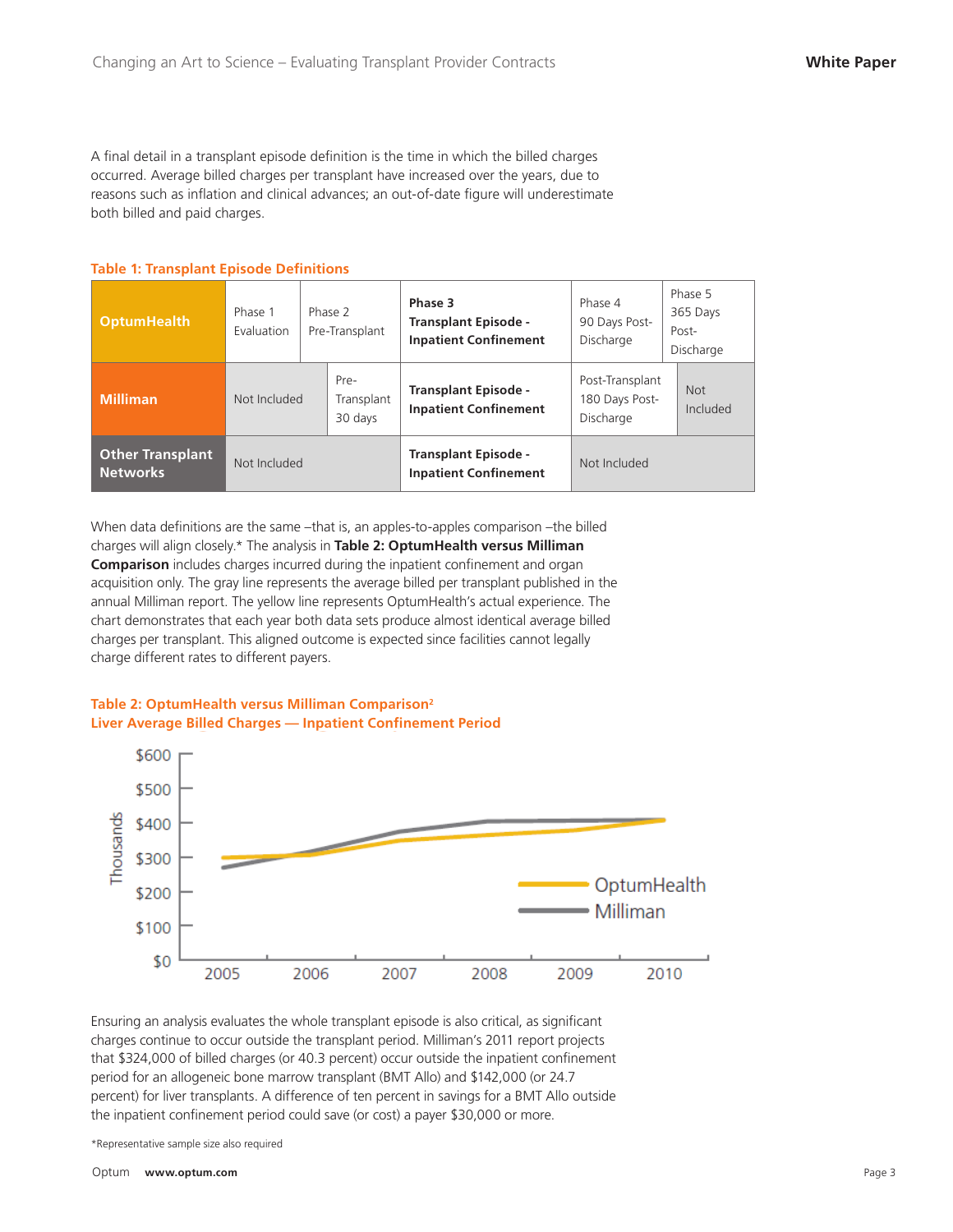#### **Table 3: 2011 Milliman charges by phase1**



#### Millman Average Billed Charges by Phase

Overlooking transplant episode definitions, inclusions and dates can lead to misinterpretations and ultimately inaccurate contract comparisons. An example of a potential misinterpretation, shown on **Table 4: Example of Billed Charges Misinterpretation**, demonstrates how easily misconceptions can happen. Network B appears to deliver lower costs. A closer look at the data, however, demonstrates this may not be the case. The billed charges published by Network B are from 2009, three years out of date, and represent only the transplant period, excluding 24.7 percent of charges that occur outside the inpatient confinement. Comparing Network B to Network A with these figures misrepresents billed charges, and as a result, also significantly underestimates the paid charges.

In contrast, the data published by Milliman, and that published by Network A, provides a much more inclusive representation of billed charges and is up-to-date, leading to an accurate comparison and comprehensive baseline of billed charges. The paid charges published by Network B are not relevant due to out-of-date data and incomplete representation of billed charges. A more accurate methodology would apply Network B's 33 percent discount to the billed charges published by Milliman or Network A.

|  |  |  | Table 4: Example of Billed Charges Misinterpretation |  |
|--|--|--|------------------------------------------------------|--|
|  |  |  |                                                      |  |

|                         | Millman $2011 -$<br><b>Average Billed</b><br>Charges <sup>1</sup> | Network A -<br><b>Average Billed</b><br>Charges <sup>2</sup> | Network $A -$<br><b>Average Billed</b><br>Charges $2$ |
|-------------------------|-------------------------------------------------------------------|--------------------------------------------------------------|-------------------------------------------------------|
| Liver Billed<br>Charges | \$577,100                                                         | \$592.255                                                    | \$315,000                                             |
| Liver Billed<br>Charges |                                                                   | \$274.983                                                    | \$210,000                                             |
| Liver Billed<br>Charges |                                                                   | 54%                                                          | 33%                                                   |

Source:

1 - Milliman annual cost data 2011

2 - 2012 Network A re-priced claims data (phases I-IV), reconciled cases as of 2/20/2012

3 - 2009 Network B claims data (transplant period), hypothetical example based on publically available data, accessed 4/4/2012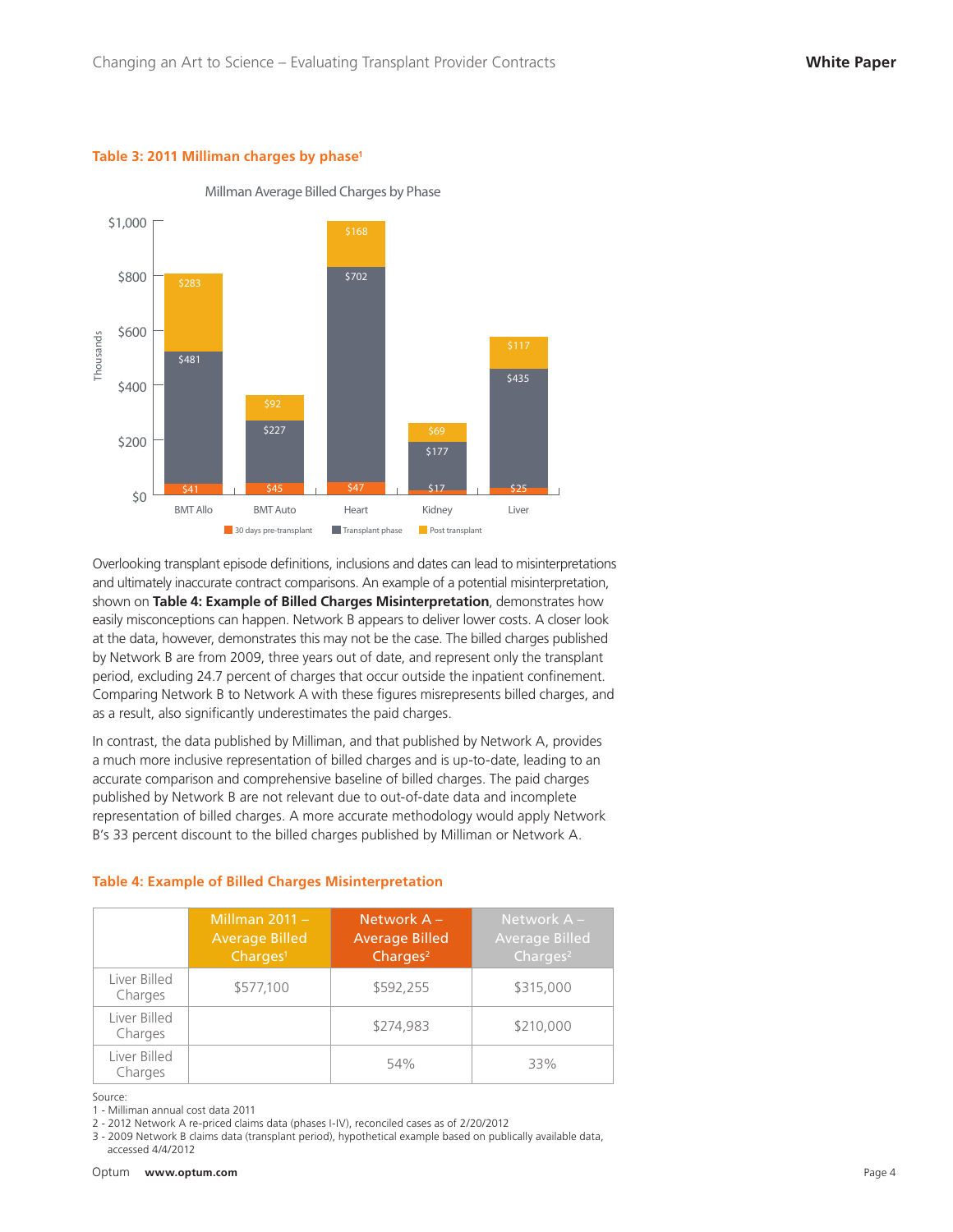# **Predicting what a facility will bill**

Predicting facility billing patterns is another major challenge to accurately evaluate contracts. The transplant industry continues to experience high variation in billing patterns between facilities, not only in different regions, but also within the same city. Although Milliman provides an adequate national projection, the report does not project billed charges at the facility level. Furthermore, Milliman only publishes an average, which falls short of revealing a worst case scenario.

In the example shown on **Table 5: OptumHealth® Range of Billed Charges – BMT Allo Unrelated**, Facilities One and Two historically bill very different amounts. Upon comparison, the median billed per case produced vastly different results: Facility One median billed is \$319,462 while Facility Two median billed is \$718,345, a difference of \$398,883. In addition, Facility Two has less predictability, as evidenced by the wider distribution of charges. At Facility Two the middle 50 percent incurred between \$585,271 and \$902,633 of billed charges, compared to a much lower range of \$244,532 and \$459,537 at Facility One. Furthermore, the historical maximum at Facility Two is \$1.6 million compared to only \$1.2 million at Facility One. Different sets of provider contract terms will perform very differently depending on these different sets of billed charges.

> OptumHealth Average Billed Charges BMT Allo Unrel

#### \$1,800 The historical maximum at Facility \$1,600 Two is \$1.6 million \$1,400 \$1,200 Thousands \$1,000 Thousands This box represents 50 percent of  $$800$ the cases at Facility Two. These cases \$600 incurred billed charges between \$585,271 and \$902,633. \$400 \$200  $$0$ Facility One n=13 Facility Two n=64 ■ Min ◆ Bottom 25% ● Median ▲ Top 75% ■ Max

#### **Table 5: OptumHealth Range of Billed Charges – BMT Allo Unrelated3**

In addition to billing variation across the entire transplant episode, facilities can also vary significantly in how they bill across phases. In the example shown on **Table 6: OptumHealth Average Billed Charges – BMT Allo Unrelated**, Facility One typically bills most of its charges during the inpatient confinement period of a transplant episode. In contrast, Facility Two bills much more of its charges during the 90-day period following the hospital discharge. An analysis that does not account for this variation in a provider contract comparison can cost the payer tens of thousands of dollars. For example, one provider contract may include the 90-day post discharge period as a part of its case rate period, and another provider contract may include only the inpatient confinement in its case rate.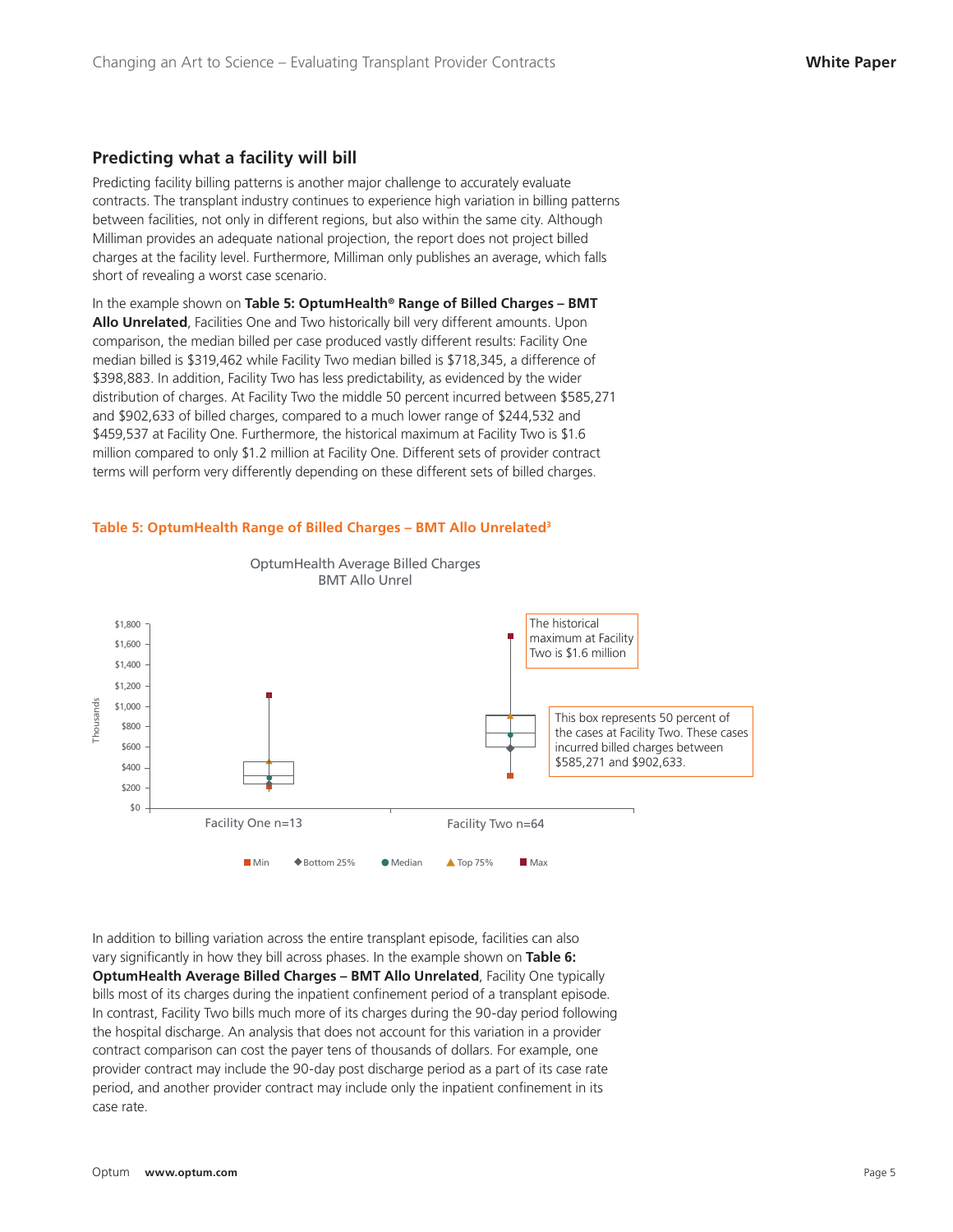#### **Table 6: OptumHealth Average Billed Charges – BMT Allo Unrelated3**



Recognizing the significant billing pattern variations across facility is vital to an accurate comparison. An effective contract comparison incorporates three things:

- 1. Predicating billed charges at the facility level
- 2. Predicting what a facility will bill in the average case scenario, as well as a high dollar case scenario
- 3. Predicting facility billing patters across the entire transplant episode.

#### **OptumHealth's Client Solution**

In 2012, OptumHealth launched a transplant contract comparison tool to address the issues discussed above and help clients efficiently and effectively compare transplant provider contracts. This tool gives users the ability to compare up to five network contracts at a time in as little as five to ten minutes. Key features include the ability to predict billed charges at the facility level, evaluate and compare all the complex combinations of contract terms across the entire transplant episode, and compare how each contract will perform in an average case scenario as well as a high dollar case scenario. Finally, use of the tool is completely confidential to the user. The tool is housed on the users desktop and can be used while not connected to the internet to ensure 100 percent confidentiality.

#### **Customer Feedback**

- "Wanted to say thank you for the presentation, it was wonderful and I really feel this would be a great tool for many TPA's."
- "Objective. Significant time savings to make network comparisons. Tool is consistent with manual analyses conducted previously."
- "Valuable for underwriters and the lasering process."
- "I have used the comparison tool and find it extremely helpful! It's funny you don't really know how a contract will behave until you plug in those variables!"